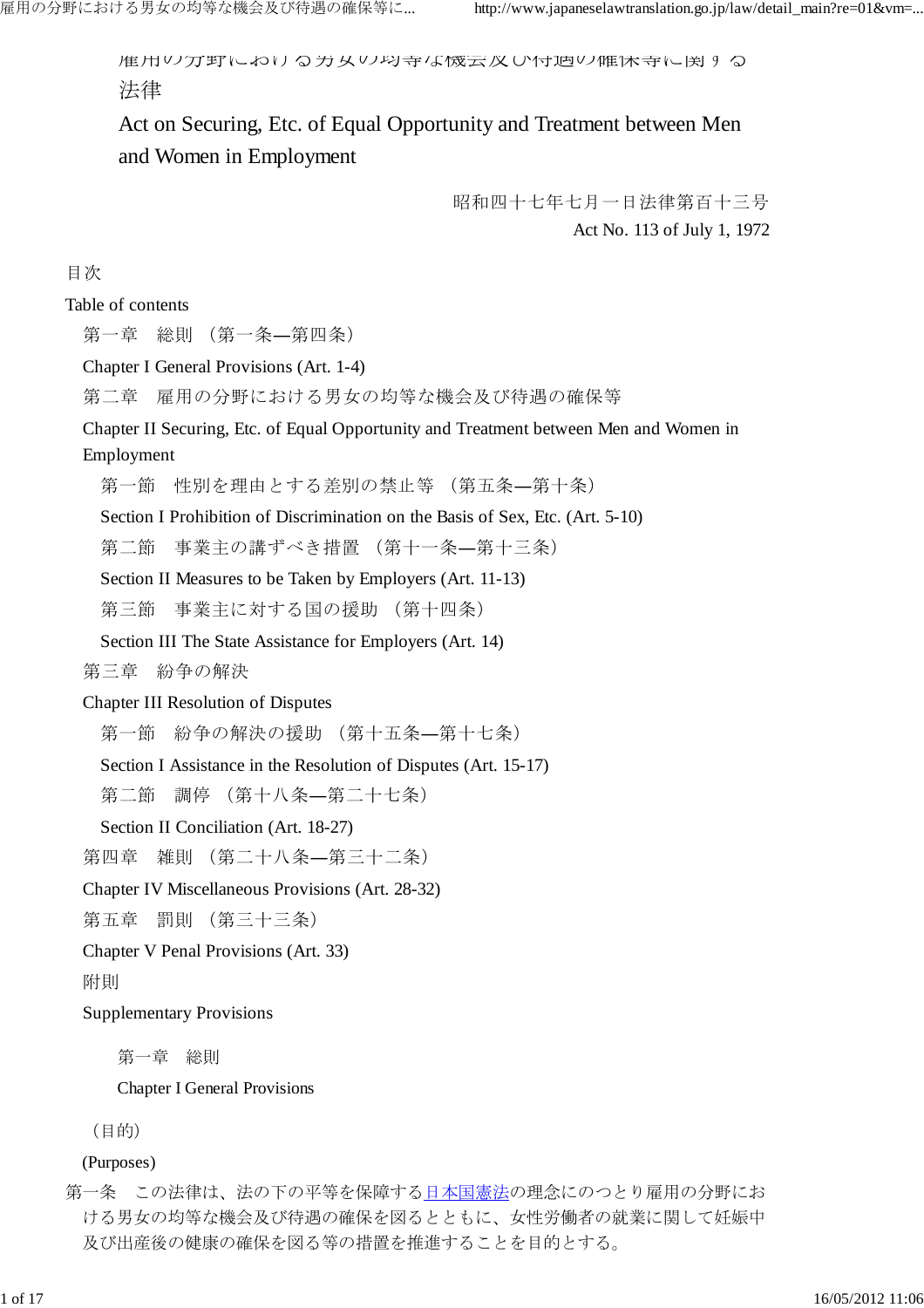Article 1 The purposes of this Act are to promote securing equal opportunity and treatment between men and women in employment in accordance with the principle in the Constitution of Japan of ensuring equality under law, and to promote measures, among others, to ensure the health of women workers with regard to employment during pregnancy and after childbirth.

(基本的理念)

(Basic Principle)

- 第二条 この法律においては、労働者が性別により差別されることなく、また、女性労働者 にあつては母性を尊重されつつ、充実した職業生活を営むことができるようにすることを その基本的理念とする。
- Article 2 The basic principle of this Act is that workers be enabled to engage in full working lives, with respect for maternity in the case of women workers but without discrimination based on sex for all workers.
- 2 事業主並びに国及び地方公共団体は、前項に規定する基本的理念に従つて、労働者の職 業生活の充実が図られるように努めなければならない。
- (2) Employers, the national government and local governments shall, in compliance with the basic principle prescribed in the preceding paragraph, endeavor to promote the full working lives of workers.

(啓発活動)

(Enlightenment Activities)

- 第三条 国及び地方公共団体は、雇用の分野における男女の均等な機会及び待遇の確保等に ついて国民の関心と理解を深めるとともに、特に、雇用の分野における男女の均等な機会 及び待遇の確保を妨げている諸要因の解消を図るため、必要な啓発活動を行うものとす る。
- Article 3 The national government and local government shall conduct the necessary enlightenment activities to increase public interest and understanding with regard to the securing, etc. of equal opportunity and treatment between men and women in employment, and especially to remove the various factors preventing the securing of equal opportunity and treatment between men and women in employment.

(男女雇用機会均等対策基本方針)

(Basic Policy on Measures for Equal Employment Opportunities for Men and Women)

- 第四条 厚生労働大臣は、雇用の分野における男女の均等な機会及び待遇の確保等に関する 施策の基本となるべき方針(以下「男女雇用機会均等対策基本方針」という。)を定める ものとする。
- Article 4 The Minister of Health, Labor and Welfare shall formulate a basic policy concerning measures in connection with the securing, etc. of equal opportunity and treatment between men and women in employment (hereinafter referred to as the "Basic Policy on Measures for Equal Employment Opportunities for Men and Women").
- 2 男女雇用機会均等対策基本方針に定める事項は、次のとおりとする。
- (2) The matters to be determined in the Basic Policy on Measures for Equal Employment Opportunities for Men and Women shall be as follows:
	- 一 男性労働者及び女性労働者のそれぞれの職業生活の動向に関する事項
	- (i) Matters relating to each trend in men and women workers' working lives; and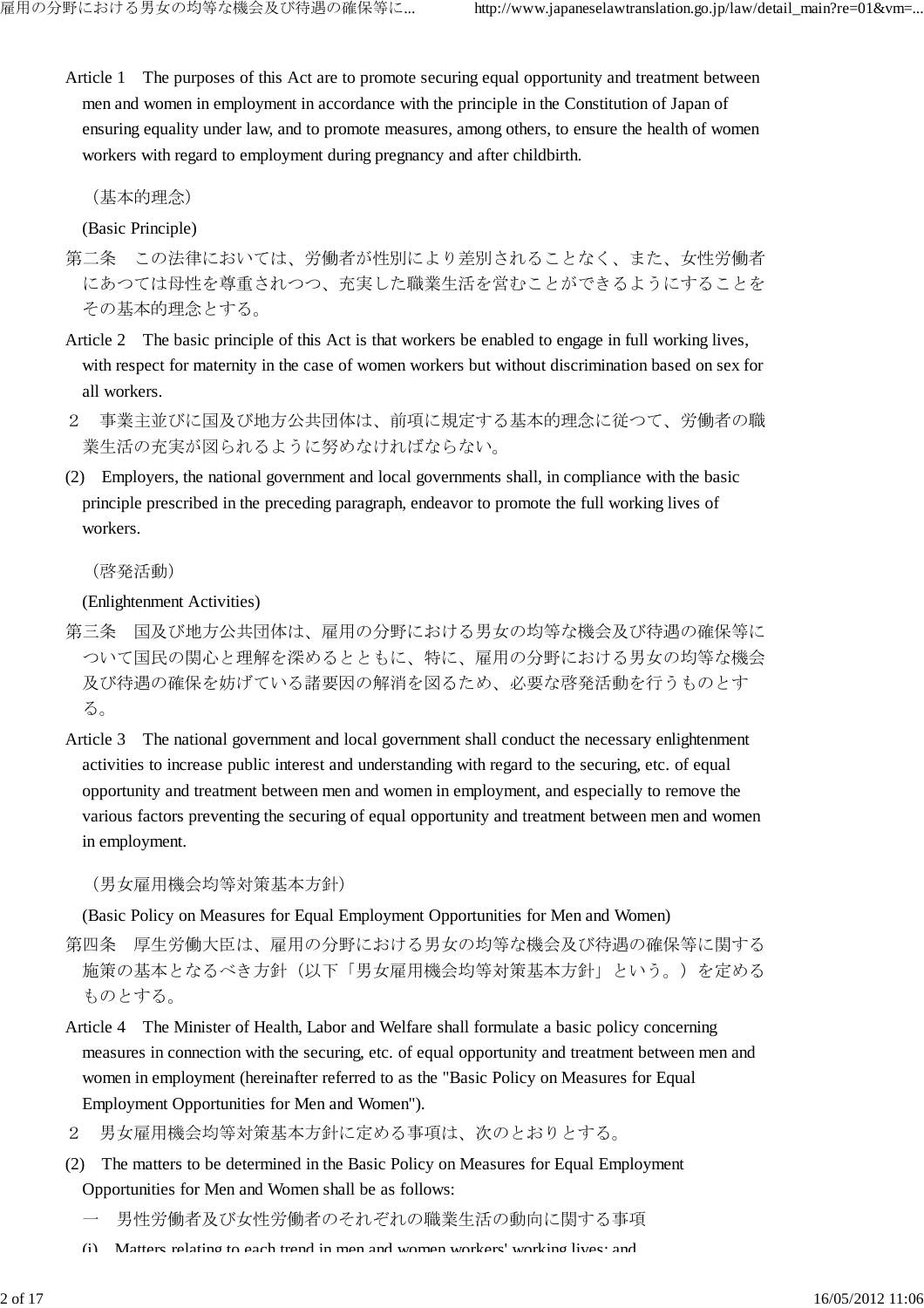- (i) Matters relating to each trend in men and women workers' working lives; and
- 二 雇用の分野における男女の均等な機会及び待遇の確保等について講じようとする施策 の基本となるべき事項
- (ii) Basic matters concerning the measures to be taken with regard to the securing, etc. of equal opportunity and treatment between men and women in employment.
- 3 男女雇用機会均等対策基本方針は、男性労働者及び女性労働者のそれぞれの労働条件、 意識及び就業の実態等を考慮して定められなければならない。
- (3) The Basic Policy on Measures for Equal Employment Opportunities for Men and Women shall be formulated with due regard to such matters as the working conditions, views, and employment situations of men workers and women workers respectively.
- 4 厚生労働大臣は、男女雇用機会均等対策基本方針を定めるに当たつては、あらかじめ、 労働政策審議会の意見を聴くほか、都道府県知事の意見を求めるものとする。
- (4) The Minister of Health, Labor and Welfare, in formulating the Basic Policy on Measures for Equal Employment Opportunities for Men and Women, shall consult the Labor Policy Council and request the opinions of the prefectural governors in advance.
- 5 厚生労働大臣は、男女雇用機会均等対策基本方針を定めたときは、遅滞なく、その概要 を公表するものとする。
- (5) After having formulated the Basic Policy on Measures for Equal Employment Opportunities for Men and Women, The Minister of Health, Labor and Welfare shall publicize the outline thereof without delay.
- 6 前二項の規定は、男女雇用機会均等対策基本方針の変更について準用する。
- (6) The provisions of paragraphs 4 and 5 above shall apply mutatis mutandis to amendments to the Basic Policy on Measures for Equal Employment Opportunities for Men and Women.

第二章 雇用の分野における男女の均等な機会及び待遇の確保等

Chapter II Securing, Etc. of Equal Opportunity and Treatment between Men and Women in Employment

第一節 性別を理由とする差別の禁止等

Section I Prohibition of Discrimination on the Basis of Sex, Etc.

(性別を理由とする差別の禁止)

(Prohibition of Discrimination on the Basis of Sex)

- 第五条 事業主は、労働者の募集及び採用について、その性別にかかわりなく均等な機会を 与えなければならない。
- Article 5 With regard to the recruitment and employment of workers, employers shall provide equal opportunities for all persons regardless of sex.
- 第六条 事業主は、次に掲げる事項について、労働者の性別を理由として、差別的取扱いを してはならない。
- Article 6 With regard to the following matters, employers shall not discriminate against workers on the basis of sex.
	- 一 労働者の配置(業務の配分及び権限の付与を含む。)、昇進、降格及び教育訓練
	- (i) Assignment (including allocation of duties and grant of authority), promotion, demotion, and training of workers;
	- 二 住宅資金の貸付けその他これに準ずる福利厚生の措置であつて厚生労働省令で定める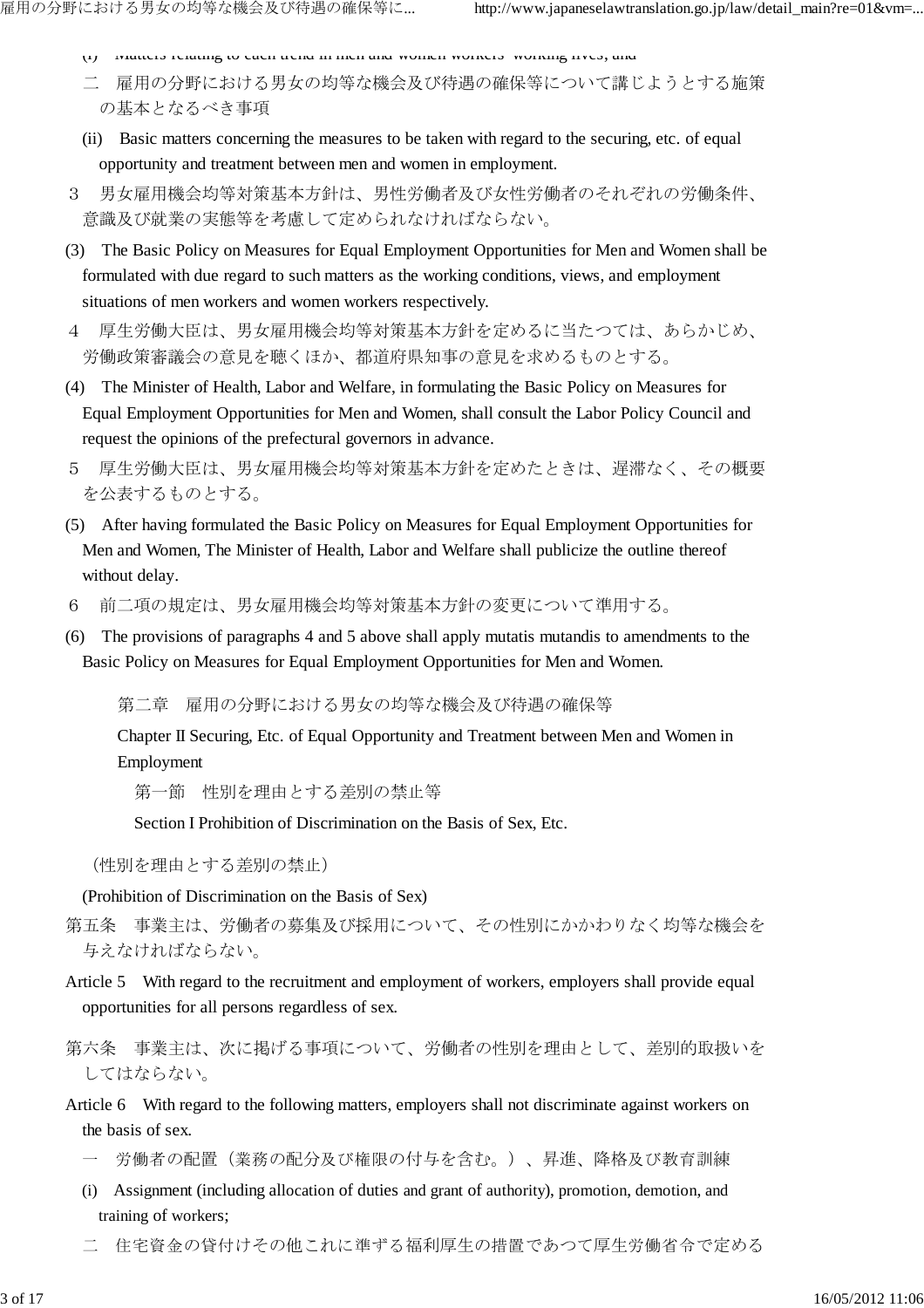もの

(ii) Loans for housing and other similar fringe benefits as provided by Ordinance of the Ministry of Health, Labor and Welfare;

ート<br>コミ<del>に</del>さんの他による福利厚生の場合は、これによって使用されて事業の保全の場合は、これには

- 三 労働者の職種及び雇用形態の変更
- (iii) Change in job type and employment status of workers; and
- 四 退職の勧奨、定年及び解雇並びに労働契約の更新
- (iv) Encouragement of retirement, mandatory retirement age, dismissal, and renewal of the labor contract.

(性別以外の事由を要件とする措置)

(Measures on the basis of Conditions other than Sex)

- 第七条 事業主は、募集及び採用並びに前条各号に掲げる事項に関する措置であつて労働者 の性別以外の事由を要件とするもののうち、措置の要件を満たす男性及び女性の比率その 他の事情を勘案して実質的に性別を理由とする差別となるおそれがある措置として厚生労 働省令で定めるものについては、当該措置の対象となる業務の性質に照らして当該措置の 実施が当該業務の遂行上特に必要である場合、事業の運営の状況に照らして当該措置の実 施が雇用管理上特に必要である場合その他の合理的な理由がある場合でなければ、これを 講じてはならない。
- Article 7 An employer shall not take measures which concern the recruitment and employment of workers, or any of the matters listed in the items of the preceding Article and apply a criterion concerning a person's condition other than the person's sex, and which is specified by Ordinance of the Ministry of Health, Labor and Welfare as measures that may cause a virtual discrimination by reason of a person's sex, considering the proportion of men and women who satisfy the criterion and other matters, except in a case where there is a legitimate reason to take such measures, such as a case where such measures are specifically required for the purpose of performing the relevant job in the light of the nature of that job; or a case where such measures are specifically required for the purpose of employment management in the light of the circumstances of the conduct of the employer's business.

(女性労働者に係る措置に関する特例)

(Special Provisions of Measures Pertaining to Women Workers)

- 第八条 前三条の規定は、事業主が、雇用の分野における男女の均等な機会及び待遇の確保 の支障となつている事情を改善することを目的として女性労働者に関して行う措置を講ず ることを妨げるものではない。
- Article 8 The preceding three paragraphs shall not preclude employers from taking measures in connection with women workers with the purpose of improving circumstances that impede the securing of equal opportunity and treatment between men and women in employment.

(婚姻、妊娠、出産等を理由とする不利益取扱いの禁止等)

(Prohibition, etc. of Disadvantageous Treatment by Reason of Marriage, Pregnancy, Childbirth, etc.)

- 第九条 事業主は、女性労働者が婚姻し、妊娠し、又は出産したことを退職理由として予定 する定めをしてはならない。
- Article 9 Employers shall not stipulate marriage, pregnancy or childbirth as a reason for retirement of women workers.
- 2 事業主は、女性労働者が婚姻したことを理由として、解雇してはならない。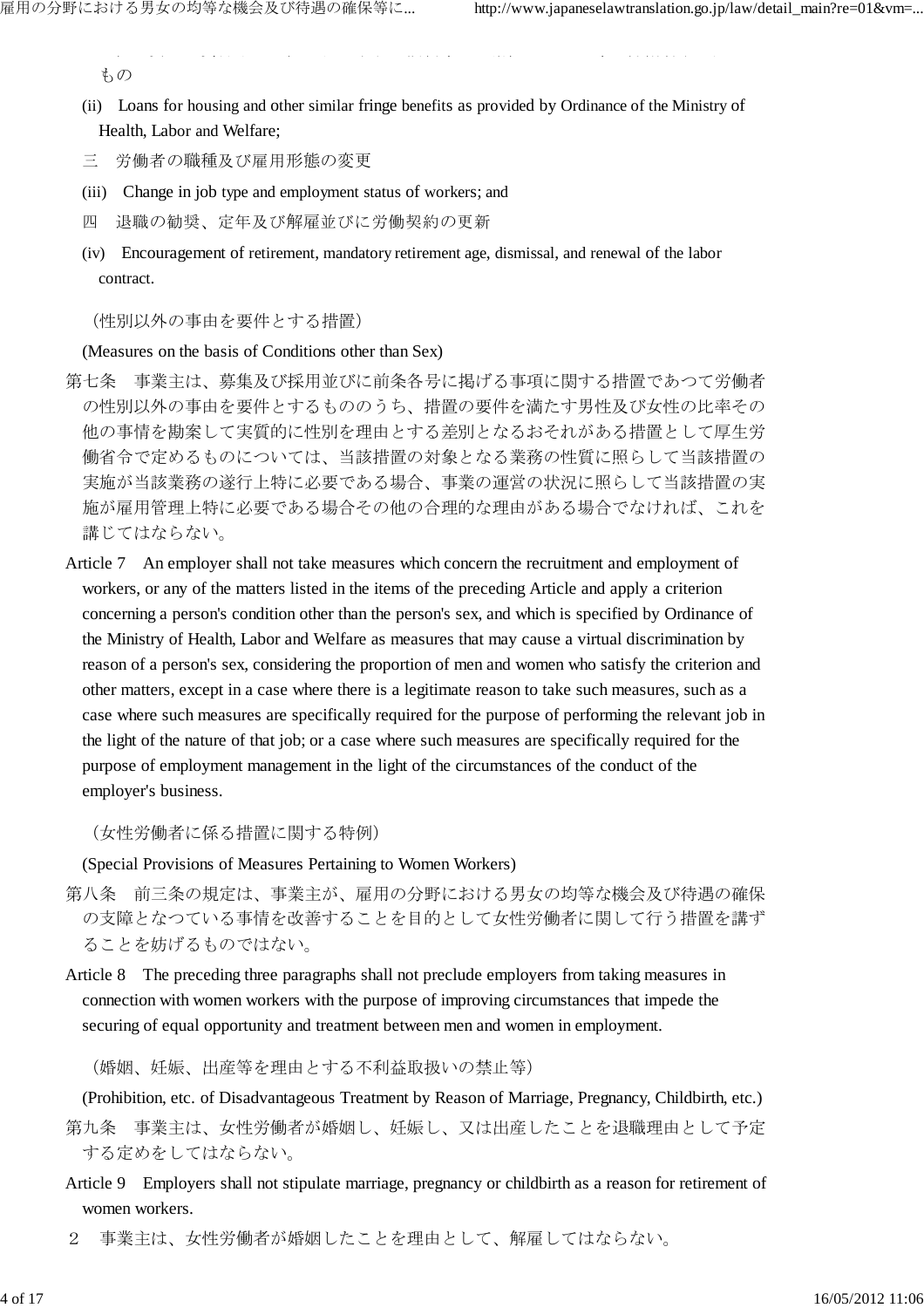- (2) Employers shall not dismiss women workers for marriage.
- 3 事業主は、その雇用する女性労働者が妊娠したこと、出産したこと、労働基準法(昭和 二十二年法律第四十九号)第六十五条第一項の規定による休業を請求し、又は同項若しく は同条第二項の規定による休業をしたことその他の妊娠又は出産に関する事由であつて厚 生労働省令で定めるものを理由として、当該女性労働者に対して解雇その他不利益な取扱 いをしてはならない。
- (3) Employers shall not dismiss or give disadvantageous treatment to women workers by reason of pregnancy, childbirth, or for requesting absence from work as prescribed in Article 65, paragraph 1, of the Labor Standards Act (Act No. 49 of 1947) or having taken absence from work as prescribed in the same Article, paragraph 1 or 2, of the same act, or by other reasons relating to pregnancy, childbirth as provided by Ordinance of the Ministry of Health, Labor and Welfare.
- 4 妊娠中の女性労働者及び出産後一年を経過しない女性労働者に対してなされた解雇は、 無効とする。ただし、事業主が当該解雇が前項に規定する事由を理由とする解雇でないこ とを証明したときは、この限りでない。
- (4) Dismissal of women workers who are pregnant or in the first year after childbirth shall be void. However, this shall not apply in the event that the employers prove that dismissals are not by reasons prescribed in the preceding paragraph.

(指針)

(Guidelines)

- 第十条 厚生労働大臣は、第五条から第七条まで及び前条第一項から第三項までの規定に定 める事項に関し、事業主が適切に対処するために必要な指針(次項において「指針」とい う。)を定めるものとする。
- Article 10 The Minister of Health, Labor and Welfare shall formulate guidelines that are necessary for the purpose of ensuring employers deal appropriately with the matters prescribed in the provisions of Articles 5 to 7 inclusive and of the preceding Article, paragraphs 1 to 3 inclusive (referred to as the "Guidelines" in the following paragraph).
- 2 第四条第四項及び第五項の規定は指針の策定及び変更について準用する。この場合にお いて、同条第四項中「聴くほか、都道府県知事の意見を求める」とあるのは、「聴く」と 読み替えるものとする。
- (2) The provisions of Article 4, paragraphs 4 and 5, shall apply mutatis mutandis to the formulation and amendment of the Guidelines. In these cases, the term "shall consult the Labor Policy Council and request the opinions of the prefectural governors" in Article 4, paragraph 4 shall be deemed to be replaced with "shall consult the Labor Policy Council."

第二節 事業主の講ずべき措置

Section II Measures to be Taken by Employers

(職場における性的な言動に起因する問題に関する雇用管理上の措置)

## (Employment Management Measures Concerning Problems Caused by Sexual Harassment in the Workplace)

第十一条 事業主は、職場において行われる性的な言動に対するその雇用する労働者の対応 により当該労働者がその労働条件につき不利益を受け、又は当該性的な言動により当該労 働者の就業環境が害されることのないよう、当該労働者からの相談に応じ、適切に対応す るために必要な体制の整備その他の雇用管理上必要な措置を講じなければならない。

Article 11 Employers shall establish necessary measures in terms of employment management to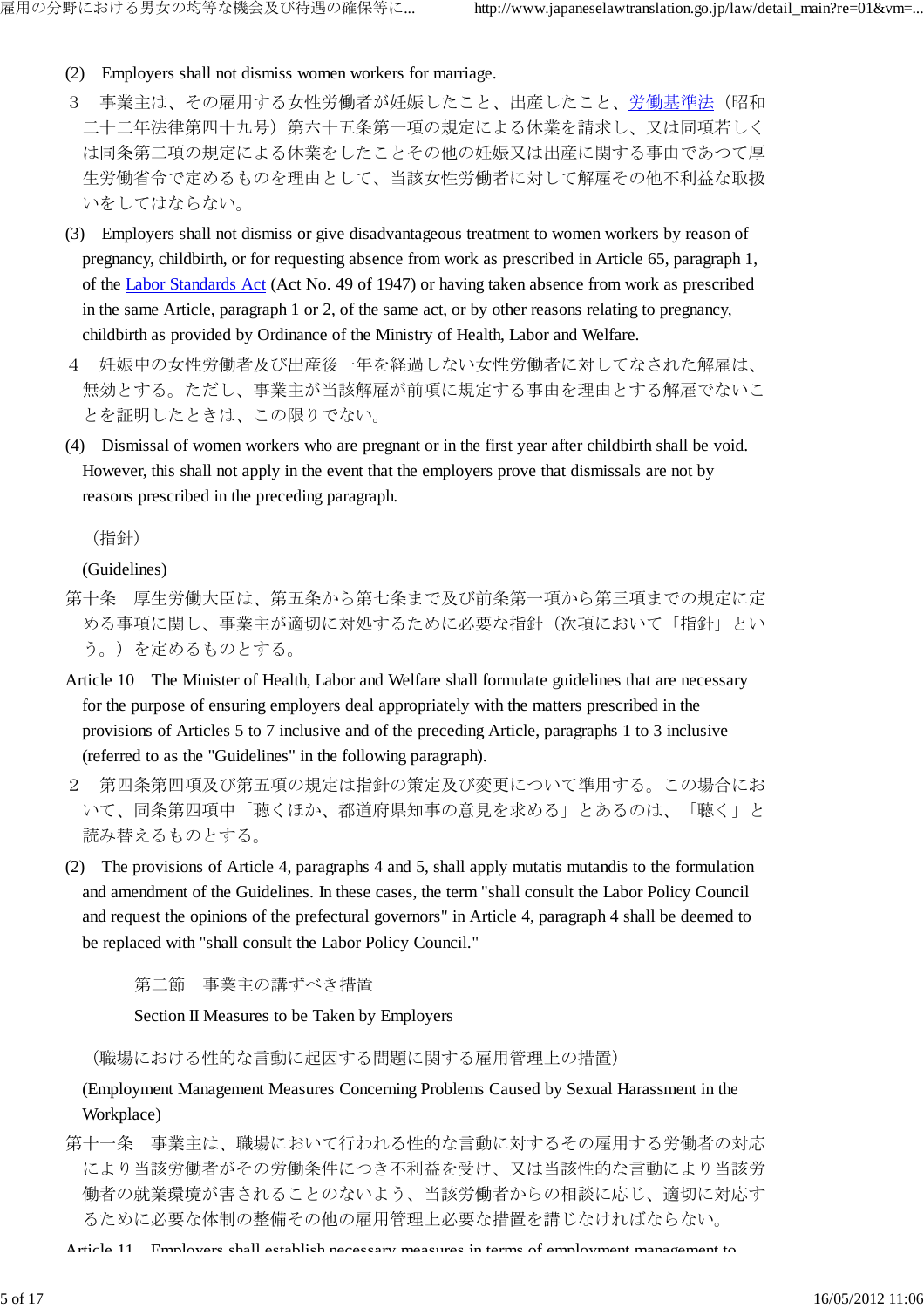- Article 11 Employers shall establish necessary measures in terms of employment management to give advice to workers and cope with problems of workers, and take other necessary measures so that workers they employ do not suffer any disadvantage in their working conditions by reason of said workers' responses to sexual harassment in the workplace, or in their working environments do not suffer any harm due to said sexual harassment.
- 2 厚生労働大臣は、前項の規定に基づき事業主が講ずべき措置に関して、その適切かつ有 効な実施を図るために必要な指針(次項において「指針」という。)を定めるものとす る。
- (2) The Minister of Health, Labor and Welfare shall formulate guidelines required for appropriate and valid implementation of measures to be taken by employers pursuant to the provisions of the preceding paragraph (referred to as the "Guidelines" in the following paragraph).
- 3 第四条第四項及び第五項の規定は、指針の策定及び変更について準用する。この場合に おいて、同条第四項中「聴くほか、都道府県知事の意見を求める」とあるのは、「聴く」 と読み替えるものとする。
- (3) The provisions of Article 4, paragraphs 4 and 5 shall apply mutatis mutandis to the formulation and amendment of the Guidelines. In these cases, the term "shall consult the Labor Policy Council and shall request the opinions of the prefectural governors" in Article 4, paragraph 4 shall be deemed to have been replaced with "shall consult the Labor Policy Council."

(妊娠中及び出産後の健康管理に関する措置)

(Measures in Connection with Health Care during Pregnancy and after Childbirth)

- 第十二条 事業主は、厚生労働省令で定めるところにより、その雇用する女性労働者が母子 保健法(昭和四十年法律第百四十一号)の規定による保健指導又は健康診査を受けるため に必要な時間を確保することができるようにしなければならない。
- Article 12 Employers shall secure the necessary time off pursuant to the provisions of Ordinance of the Ministry of Health, Labor and Welfare so that women workers they employ may receive the health guidance and medical examinations prescribed in the Maternal and Child Health Act (Act No. 141 of 1965).
- 第十三条 事業主は、その雇用する女性労働者が前条の保健指導又は健康診査に基づく指導 事項を守ることができるようにするため、勤務時間の変更、勤務の軽減等必要な措置を講 じなければならない。
- Article 13 Employers shall take necessary measures, such as change of working hours and reduction of work, in order to enable the women workers they employ to comply with the directions they receive based on the health guidance and medical examinations referred to in the preceding Article.
- 2 厚生労働大臣は、前項の規定に基づき事業主が講ずべき措置に関して、その適切かつ有 効な実施を図るために必要な指針(次項において「指針」という。)を定めるものとす る。
- (2) The Minister of Health, Labor and Welfare shall formulate necessary guidelines in order to promote their appropriate and valid implementation of measures to be taken by employers pursuant to the provisions of the preceding paragraph (referred to as the "Guidelines" in the following paragraph).
- 3 第四条第四項及び第五項の規定は、指針の策定及び変更について準用する。この場合に おいて、同条第四項中「聴くほか、都道府県知事の意見を求める」とあるのは、「聴く」 と読み替えるものとする。
- (3) The provisions of Article 4, paragraphs 4 and 5, shall apply mutatis mutandis to the formulation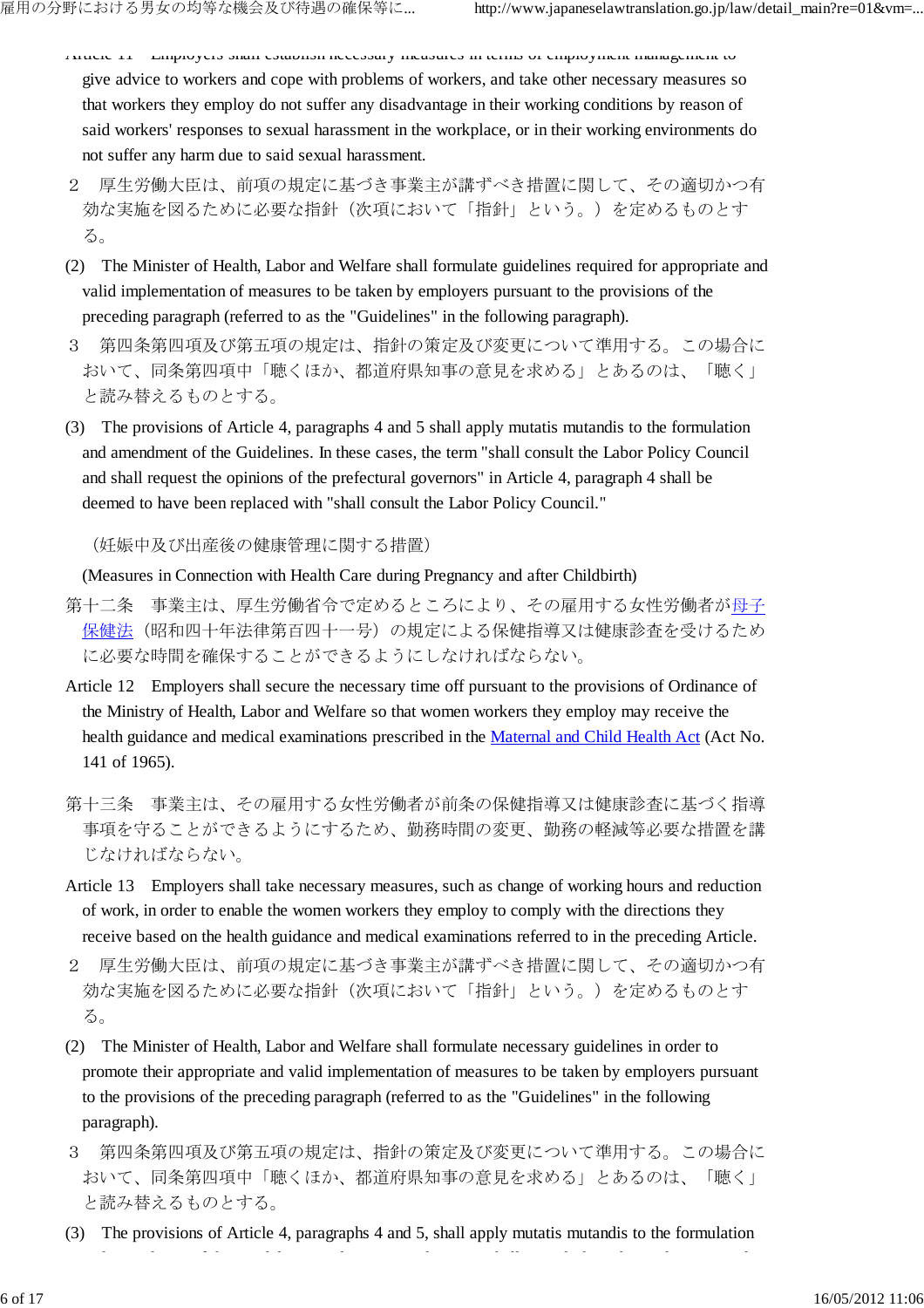and amendment of the Guidelines. In these cases, the term "shall consult the Labor Policy Council and request the opinions of the prefectural governors" in Article 4, paragraph 4 shall be deemed to be replaced with "shall consult the Labor Policy Council."

第三節 事業主に対する国の援助

Section III The State Assistance for Employers

- 第十四条 国は、雇用の分野における男女の均等な機会及び待遇が確保されることを促進す るため、事業主が雇用の分野における男女の均等な機会及び待遇の確保の支障となつてい る事情を改善することを目的とする次に掲げる措置を講じ、又は講じようとする場合に は、当該事業主に対し、相談その他の援助を行うことができる。
- Article 14 In cases where employers take or seek to take any of the following measures for the purpose of improving the circumstances preventing the securing of equal opportunity and treatment between men and women in employment, the State may provide consultation services and other assistance to said employers in order to promote the securing of equal opportunity and treatment between men and women in employment.
	- 一 その雇用する労働者の配置その他雇用に関する状況の分析
	- (i) Analysis of the assignments and other employment-related circumstances of the employers' workers;
	- 二 前号の分析に基づき雇用の分野における男女の均等な機会及び待遇の確保の支障とな つている事情を改善するに当たつて必要となる措置に関する計画の作成
	- (ii) Prepara.ion, based on the analysis referred to in the preceding item, of plans concerning measures necessary in improving circumstances that prevent the securing of equal opportunity and treatment between men and women in employment;
	- 三 前号の計画で定める措置の実施
	- (iii) Implementation of the measures provided for in the plans referred to in the preceding item;
	- 四 前三号の措置を実施するために必要な体制の整備
	- (iv) Establishment of the system necessary to implement the measures referred to in the preceding three items; and
	- 五 前各号の措置の実施状況の開示
	- (v) Disclosure of the implementation of measures referred to in the preceding items.

第三章 紛争の解決

Chapter III Resolution of Disputes

第一節 紛争の解決の援助

Section I Assistance in the Resolution of Disputes

(苦情の自主的解決)

## (Voluntary Resolution of Complaints)

第十五条 事業主は、第六条、第七条、第九条、第十二条及び第十三条第一項に定める事項 (労働者の募集及び採用に係るものを除く。)に関し、労働者から苦情の申出を受けたと きは、苦情処理機関(事業主を代表する者及び当該事業場の労働者を代表する者を構成員 とする当該事業場の労働者の苦情を処理するための機関をいう。)に対し当該苦情の処理 をゆだねる等その自主的な解決を図るように努めなければならない。

Article 15 Employers shall, when a complaint is submitted by workers concerning matters prescribed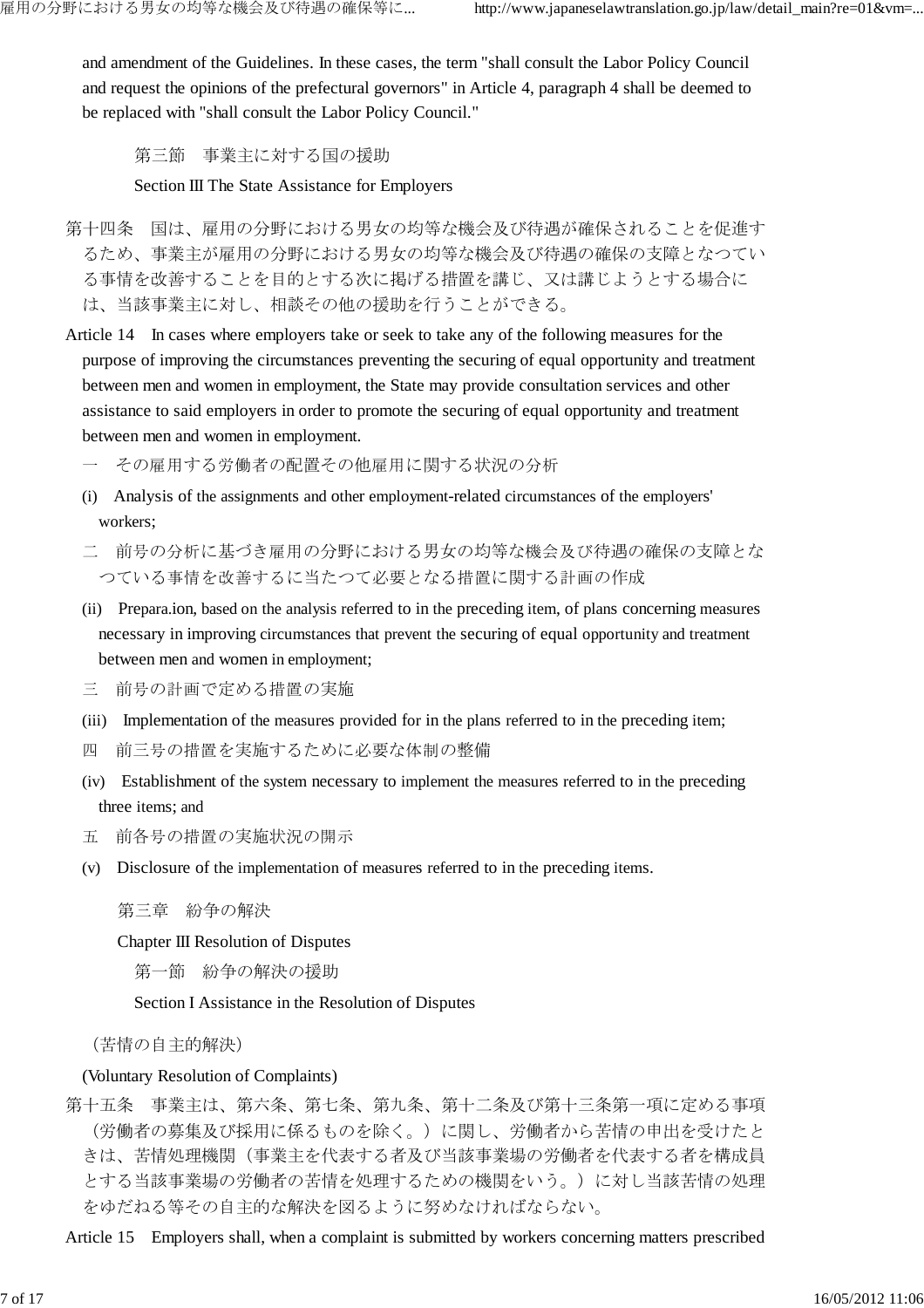in Articles 6, 7, 9, 12 and Article 13, paragraph 1 (except the recruitment and employment of workers), endeavor to achieve voluntary resolutions by such means as referring said complaint to grievances bodies (which are bodies for resolving complaints from the workers of the workplace, composed of representatives of the employer and representatives of the workers of the said workplace).

(紛争の解決の促進に関する特例)

(Special Provisions of Promotion of the Resolution of Disputes)

- 第十六条 第五条から第七条まで、第九条、第十一条第一項、第十二条及び第十三条第一項 に定める事項についての労働者と事業主との間の紛争については、個別労働関係紛争の解 決の促進に関する法律(平成十三年法律第百十二号)第四条、第五条及び第十二条から第 十九条までの規定は適用せず、次条から第二十七条までに定めるところによる。
- Article 16 The provisions of Article 4, Article 5, and Articles 12 through 19 of the Act on Promoting the Resolution of Individual Labor Disputes (Act No. 112 of 2001) shall not apply to a dispute between a worker and an employer with regard to the provisions of Articles 5 through 7, Article 9, Article 11, paragraph 1, Article 12, Article 13, paragraph 1. Instead, said dispute shall be subject to the provisions of Articles 17 through 27 herein.

(紛争の解決の援助)

(Assistance in the Resolution of Disputes)

- 第十七条 都道府県労働局長は、前条に規定する紛争に関し、当該紛争の当事者の双方又は 一方からその解決につき援助を求められた場合には、当該紛争の当事者に対し、必要な助 言、指導又は勧告をすることができる。
- Article 17 The directors of Prefectural Labor Offices may, when asked by either party or both parties to a dispute prescribed in the preceding Article for assistance to resolve said dispute, give any necessary advice or guidance or make any necessary recommendation to the parties to said dispute.
- 2 事業主は、労働者が前項の援助を求めたことを理由として、当該労働者に対して解雇そ の他不利益な取扱いをしてはならない。
- (2) Employers shall not dismiss or give disadvantageous treatment to a worker by reason of said worker requesting the assistance set forth in the preceding paragraph.

第二節 調停

Section II Conciliation

(調停の委任)

(Delegation of Conciliation)

- 第十八条 都道府県労働局長は、第十六条に規定する紛争(労働者の募集及び採用について の紛争を除く。)について、当該紛争の当事者(以下「関係当事者」という。)の双方又 は一方から調停の申請があつた場合において当該紛争の解決のために必要があると認める ときは、個別労働関係紛争の解決の促進に関する法律第六条第一項の紛争調整委員会(以 下「委員会」という。)に調停を行わせるものとする。
- Article 18 The director of each Prefectural Labor Office shall refer to the competent Disputes Adjustment Commission provided for in Article 6, paragraph 1 of the Act on Promoting the Resolution of Individual Labor Disputes (hereinafter referred to as the "Commission") for the conciliation of disputes provided for in Article 16 (except a dispute on the recruitment and employment of workers) when either party or both parties to said dispute (hereinafter referred to as

the "parties concerned" ) apply for conciliation and the Director finds conciliation necessary to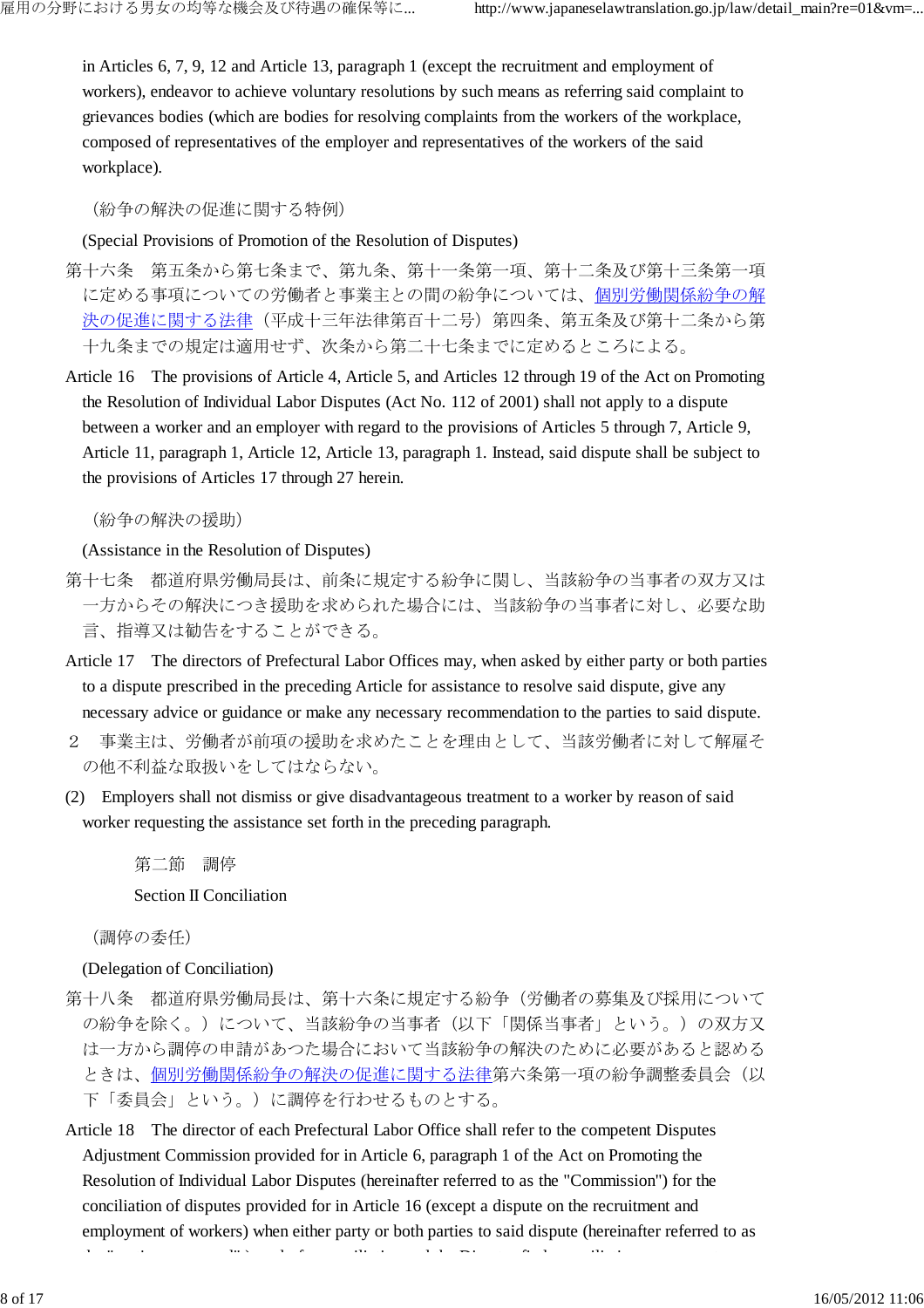the "parties concerned" ) apply for conciliation and the Director finds conciliation necessary to resolve said dispute.

- 2 前条第二項の規定は、労働者が前項の申請をした場合について準用する。
- (2) The provision of paragraph 2 of the preceding Article shall apply mutatis mutandis to cases in which a worker applies for conciliation set forth in the preceding paragraph.

(調停)

(Conciliation)

- 第十九条 前条第一項の規定に基づく調停(以下この節において「調停」という。)は、三 人の調停委員が行う。
- Article 19 The conciliation prescribed in paragraph 1 of the preceding Article (hereafter in this section referred to as the "Conciliation") shall be conducted by three conciliation commissioners.
- 2 調停委員は、委員会の委員のうちから、会長があらかじめ指名する。
- (2) The conciliation commissioners shall be nominated in advance by the Commission chairperson from among its members.
- 第二十条 委員会は、調停のため必要があると認めるときは、関係当事者の出頭を求め、そ の意見を聴くことができる。
- Article 20 The Commission may, when it finds necessary for the Conciliation, request the parties concerned to appear and hear their opinions.
- 2 委員会は、第十一条第一項に定める事項についての労働者と事業主との間の紛争に係る 調停のために必要があると認め、かつ、関係当事者の双方の同意があるときは、関係当事 者のほか、当該事件に係る職場において性的な言動を行つたとされる者の出頭を求め、そ の意見を聴くことができる。
- (2) The Commission may, when it finds necessary for the Conciliation pertaining to a dispute between workers and the employer with regard to the provisions of Article 11, paragraph 1 and when both parties concerned express their consent, request the parties concerned and persons who are alleged to have engaged in sexual harassment in the workplace pertaining to said case to appear and hear their opinions.
- 第二十一条 委員会は、関係当事者からの申立てに基づき必要があると認めるときは、当該 委員会が置かれる都道府県労働局の管轄区域内の主要な労働者団体又は事業主団体が指名 する関係労働者を代表する者又は関係事業主を代表する者から当該事件につき意見を聴く ものとする。
- Article 21 The Commission shall, when it finds necessary based on the application of the parties concerned, hear the opinions as to said case in question of the representatives of the workers concerned or the representatives of the employers concerned who are nominated by major organizations of workers or employers in the jurisdictional district of the Prefectural Labor Office where said Commission is established.
- 第二十二条 委員会は、調停案を作成し、関係当事者に対しその受諾を勧告することができ る。
- Article 22 The Commission may prepare a conciliation proposal and recommend its acceptance to the parties concerned.
- 第二十三条 委員会は、調停に係る紛争について調停による解決の見込みがないと認めると きは、調停を打ち切ることができる。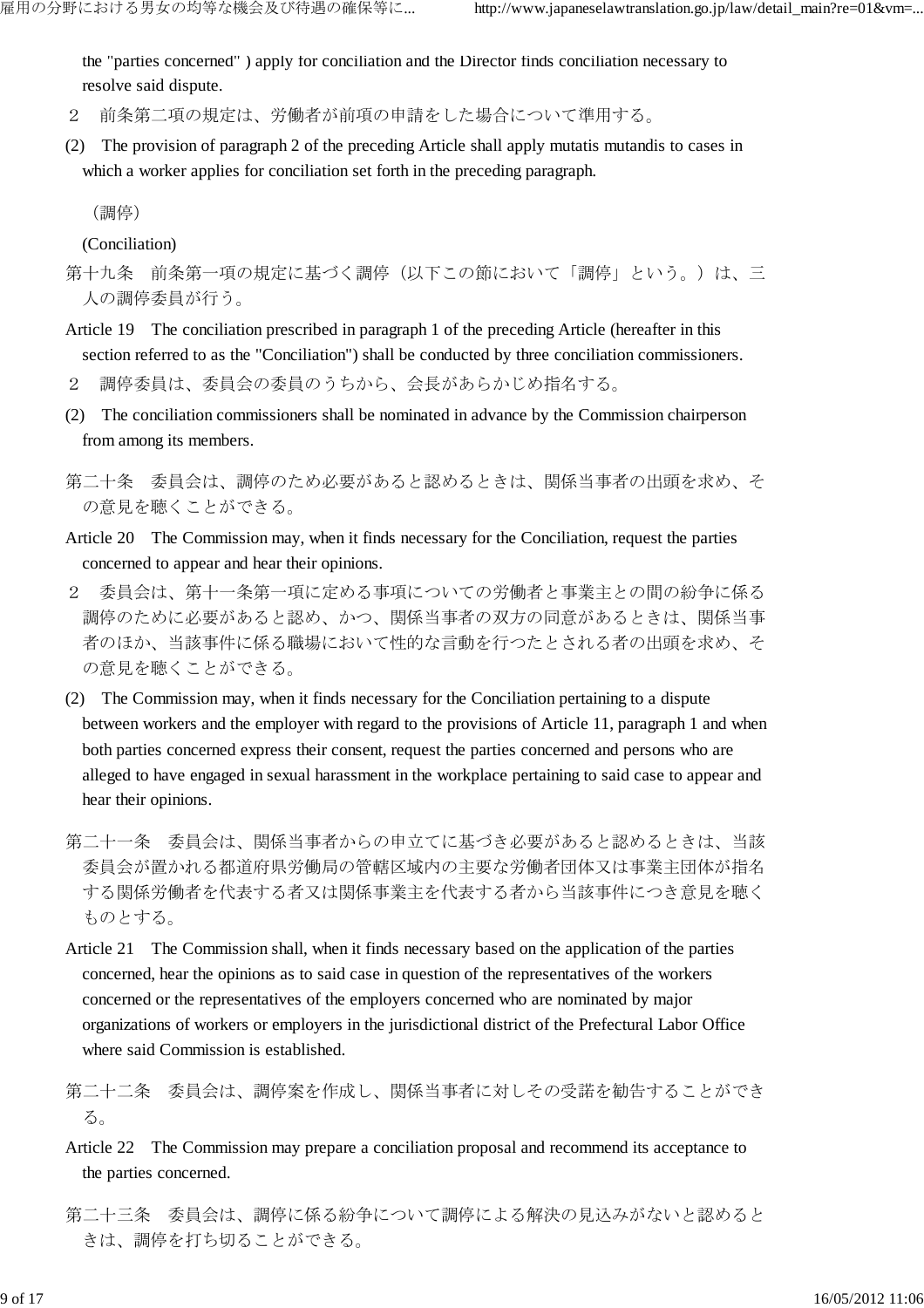Article 23 The Commission may, when it finds no chance for resolution by conciliation, discontinue the Conciliation as to the disputes pertaining to.

- 2 委員会は、前項の規定により調停を打ち切つたときは、その旨を関係当事者に通知しな ければならない。
- (2) The Commission shall, when it discontinues the Conciliation pursuant to the provision of the preceding paragraph, notify the parties concerned of said discontinuance.

(時効の中断)

(Interruption of Prescription)

- 第二十四条 前条第一項の規定により調停が打ち切られた場合において、当該調停の申請を した者が同条第二項の通知を受けた日から三十日以内に調停の目的となつた請求について 訴えを提起したときは、時効の中断に関しては、調停の申請の時に、訴えの提起があつた ものとみなす。
- Article 24 When the Conciliation is discontinued pursuant to the provision of the paragraph 1 of the preceding Article and the persons who applied for the Conciliation file a suit as to the claim which was the purpose of the Conciliation within 30 days of the day of notification prescribed under the same Article, paragraph 2, the suit shall be deemed to be filed on the day when the Conciliation was applied for in terms of interruption of prescription.

(訴訟手続の中止)

(Suspension of Court Proceedings)

- 第二十五条 第十八条第一項に規定する紛争のうち民事上の紛争であるものについて関係当 事者間に訴訟が係属する場合において、次の各号のいずれかに掲げる事由があり、かつ、 関係当事者の共同の申立てがあるときは、受訴裁判所は、四月以内の期間を定めて訴訟手 続を中止する旨の決定をすることができる。
- Article 25 In the case of court proceedings that are pending between the parties concerned as to civil disputes prescribed in Article 18, paragraph 1, the court proceedings by setting a period of up to four months when both of the parties concerned file joint petition for suspension and either of the circumstances below can be applied.
	- 一 当該紛争について、関係当事者間において調停が実施されていること。
	- (i) Said conciliation is to be carried out between the parties concerned as to the dispute concerned.
	- 二 前号に規定する場合のほか、関係当事者間に調停によつて当該紛争の解決を図る旨の 合意があること。
	- (ii) In addition to the cases prescribed in the preceding item, the parties concerned are to have an agreement to resolve said disputes through Conciliation.
- 2 受訴裁判所は、いつでも前項の決定を取り消すことができる。
- (2) The court of suit may rescind the ruling prescribed in the preceding paragraph at any time.
- 3 第一項の申立てを却下する決定及び前項の規定により第一項の決定を取り消す決定に対 しては、不服を申し立てることができない。
- (3) No appeal shall be available against a ruling to dismiss the petition prescribed in paragraph 1 and a ruling to rescind the ruling prescribed in paragraph 1 under to the provision of the preceding paragraph.

(資料提供の要求等)

(Request, Etc. for Provision of Data)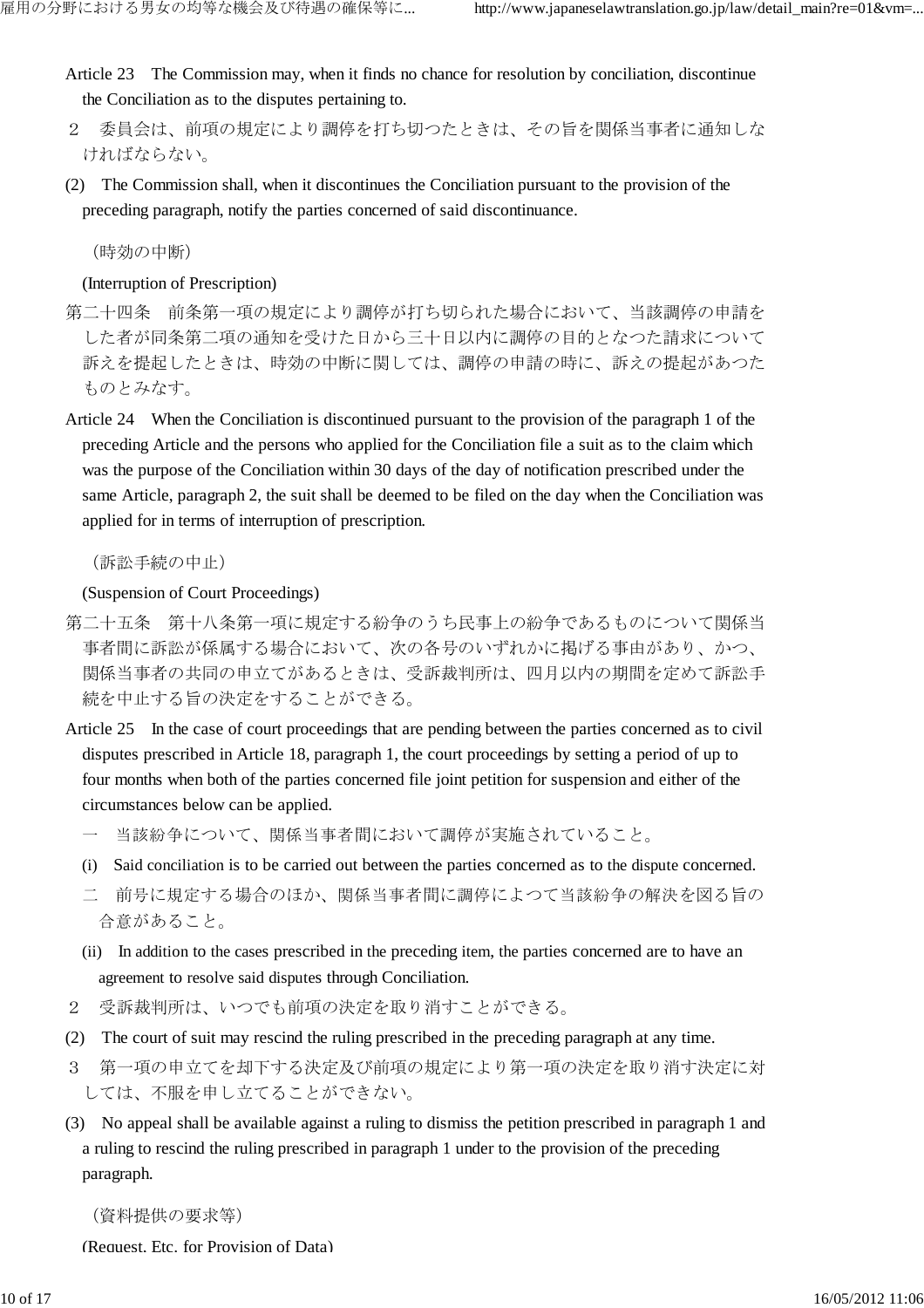(Request, Etc. for Provision of Data)

第二十六条 委員会は、当該委員会に係属している事件の解決のために必要があると認める ときは、関係行政庁に対し、資料の提供その他必要な協力を求めることができる。

Article 26 The Commission may, when it finds necessary in order to resolve cases pending before the Commission, ask relevant administrative agencies for necessary cooperation such as the provision of data.

(厚生労働省令への委任)

(Delegation to Ordinance of the Ministry of Health, Labor and Welfare)

第二十七条 この節に定めるもののほか、調停の手続に関し必要な事項は、厚生労働省令で 定める。

Article 27 Necessary matters concerning the procedures for the Conciliation in addition to those provided for in this section shall be provided for by Ordinance of the Ministry of Health, Labor and Welfare.

第四章 雑則

Chapter IV Miscellaneous Provisions

(調査等)

(Investigations, Etc.)

- 第二十八条 厚生労働大臣は、男性労働者及び女性労働者のそれぞれの職業生活に関し必要 な調査研究を実施するものとする。
- Article 28 The Minister of Health, Labor and Welfare shall implement necessary researches and studies concerning working lives of men workers and women workers respectively.
- 2 厚生労働大臣は、この法律の施行に関し、関係行政機関の長に対し、資料の提供その他 必要な協力を求めることができる。
- (2) The Minister of Health, Labor and Welfare may, when he/she finds necessary with regard to the enforcement of this Act, ask the director of each relevant administrative organ for necessary cooperation such as the provision of data.
- 3 厚生労働大臣は、この法律の施行に関し、都道府県知事から必要な調査報告を求めるこ とができる。
- (3) The Minister of Health, Labor and Welfare may, with regard to the enforcement of this Act, request needed investigation reports from the prefectural governors.

(報告の徴収並びに助言、指導及び勧告)

(Collection of Reports and Issuing of Advice, Guidance, and Recommendations)

第二十九条 厚生労働大臣は、この法律の施行に関し必要があると認めるときは、事業主に 対して、報告を求め、又は助言、指導若しくは勧告をすることができる。

- Article 29 The Minister of Health, Labor and Welfare may, when he/she finds necessary with regard to the enforcement of this Act, request reports of employers and give employers advice, guidance, and recommendations.
- 2 前項に定める厚生労働大臣の権限は、厚生労働省令で定めるところにより、その一部を 都道府県労働局長に委任することができる。
- (2) The authority of The Minister of Health, Labor and Welfare prescribed in the preceding paragraph may be delegated to the directors of Prefectural Labor Offices, based on Ordinance of the Ministry of Health, Labor and Welfare.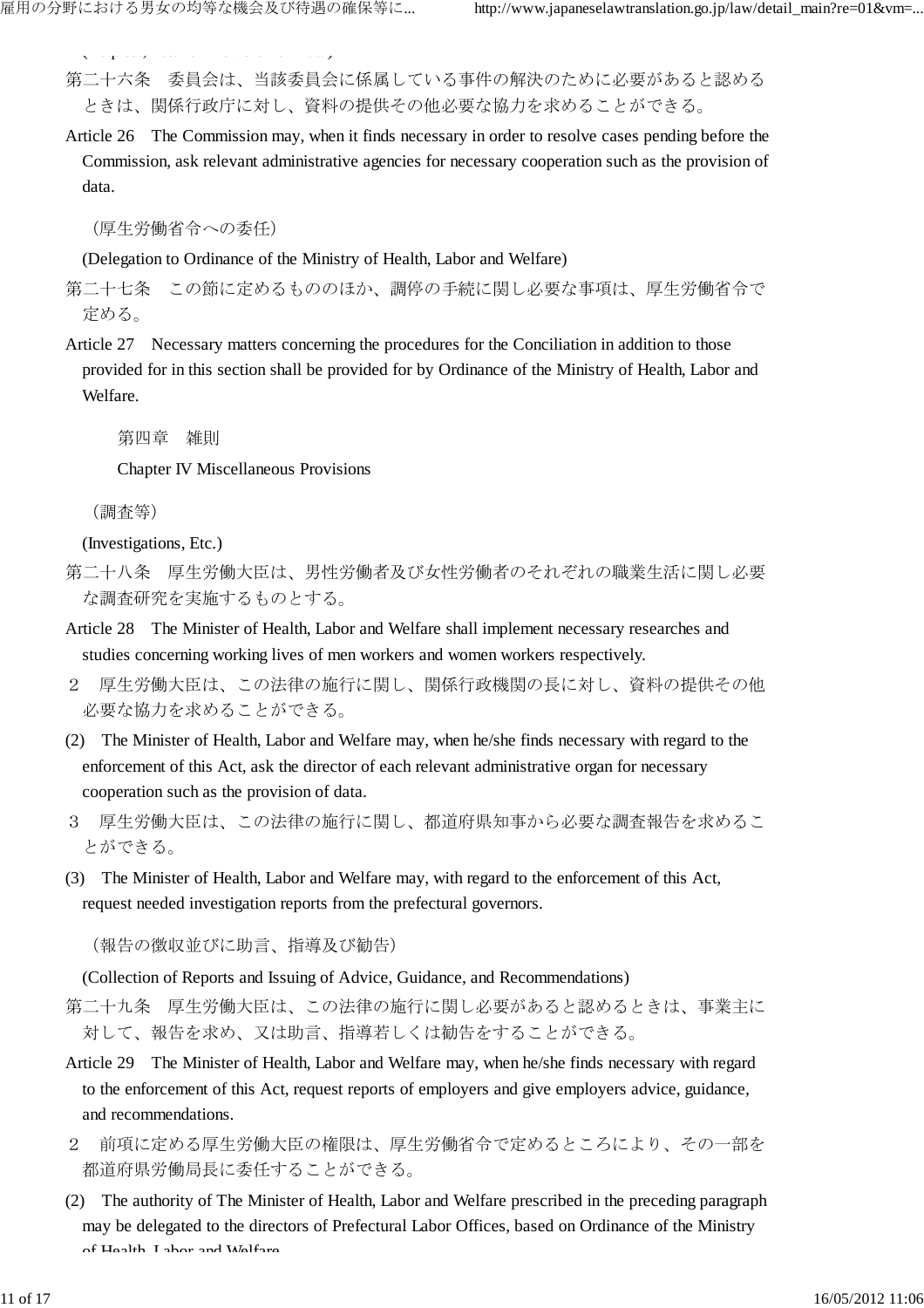of Health, Labor and Welfare.

(公表)

(Publication)

- 第三十条 厚生労働大臣は、第五条から第七条まで、第九条第一項から第三項まで、第十一 条第一項、第十二条及び第十三条第一項の規定に違反している事業主に対し、前条第一項 の規定による勧告をした場合において、その勧告を受けた者がこれに従わなかつたとき は、その旨を公表することができる。
- Article 30 In the event that an employer is in violation of any of the provisions of Articles 5 to 7, Article 9, paragraphs 1 to 3, Article 11, paragraph 1, Article 12 and Article 13, paragraph 1, the Minister of Health, Labor and Welfare gave recommendations pursuant to the provisions of paragraph 1 of the preceding Article, but the employer has not complied with it, the Minister of Health, Labor and Welfare may make a public announcement of such violation.

(船員に関する特例)

(Special Provisions for Mariners)

- 第三十一条 船員職業安定法(昭和二十三年法律第百三十号)第六条第一項に規定する船員 及び同項に規定する船員になろうとする者に関しては、第四条第一項並びに同条第四項及 び第五項(同条第六項、第十条第二項、第十一条第三項及び第十三条第三項において準用 する場合を含む。)、第十条第一項、第十一条第二項、第十三条第二項並びに前三条中 「厚生労働大臣」とあるのは「国土交通大臣」と、第四条第四項(同条第六項、第十条第 二項、第十一条第三項及び第十三条第三項において準用する場合を含む。)中「労働政策 審議会」とあるのは「船員中央労働委員会」と、第六条第二号、第七条、第九条第三項、 第十二条及び第二十九条第二項中「厚生労働省令」とあるのは「国土交通省令」と、第九 条第三項中「労働基準法(昭和二十二年法律第四十九号)第六十五条第一項の規定による 休業を請求し、又は同項若しくは同条第二項の規定による休業をしたこと」とあるのは 「船員法(昭和二十二年法律第百号)第八十七条第一項又は第二項の規定によつて作業に 従事しなかつたこと」と、第十七条第一項、第十八条第一項及び第二十九条第二項中「都 道府県労働局長」とあるのは「地方運輸局長(運輸監理部長を含む。)」と、第十八条第 一項中「個別労働関係紛争の解決の促進に関する法律第六条第一項の紛争調整委員会(以 下「委員会」という。)に調停を行わせる」とあるのは「船員地方労働委員会に調停を委 任する」とする。
- Article 31 With regard to the mariners and persons seeking to become mariners prescribed in Article 6 paragraph 1 of the Seafarer's Employment Security Act (Act No. 130 of 1948), the term "The Minister of Health, Labor and Welfare" in Article 4 paragraphs 1, 4, and 5 (including cases in which the aforementioned applies mutatis mutandis to Article 4 paragraph 6, Article 10 paragraph 2, Article 11 paragraph 3, and Article 13 paragraph 3), Article 10 paragraph 1, Article 11 paragraph 2, Article 13 paragraph 2, and Articles 28, 29, and 30 shall be deemed to be replaced with "Minister of Land, Infrastructure, Transport and Tourism"; the term "Labor Policy Council" in Article 4 paragraph 4 (including cases in which the aforementioned applies mutatis mutandis to Article 4 paragraph 6, Article 10 paragraph 2, Article 11 paragraph 3, and Article 13 paragraph 3) shall be deemed to be replaced with "Central Labor Relations Commission for Mariners."; the term "Ordinance of the Ministry of Health, Labor and Welfare" in Article 6 item 2, Article 7, Article 9 paragraph 3, Article 12, and Article 29 paragraph 2 shall be deemed to be replaced with "Ordinance of the Ministry of Land, Infrastructure, Transport and Tourism"; the term "requesting a leave as prescribed in Article 65 paragraph 1, of the Labor Standards Act (Act No. 49 of 1947) or having taken a leave as prescribed in the same Article, paragraph 1 or 2 of the same Act" in Article 9, paragraph 3 shall be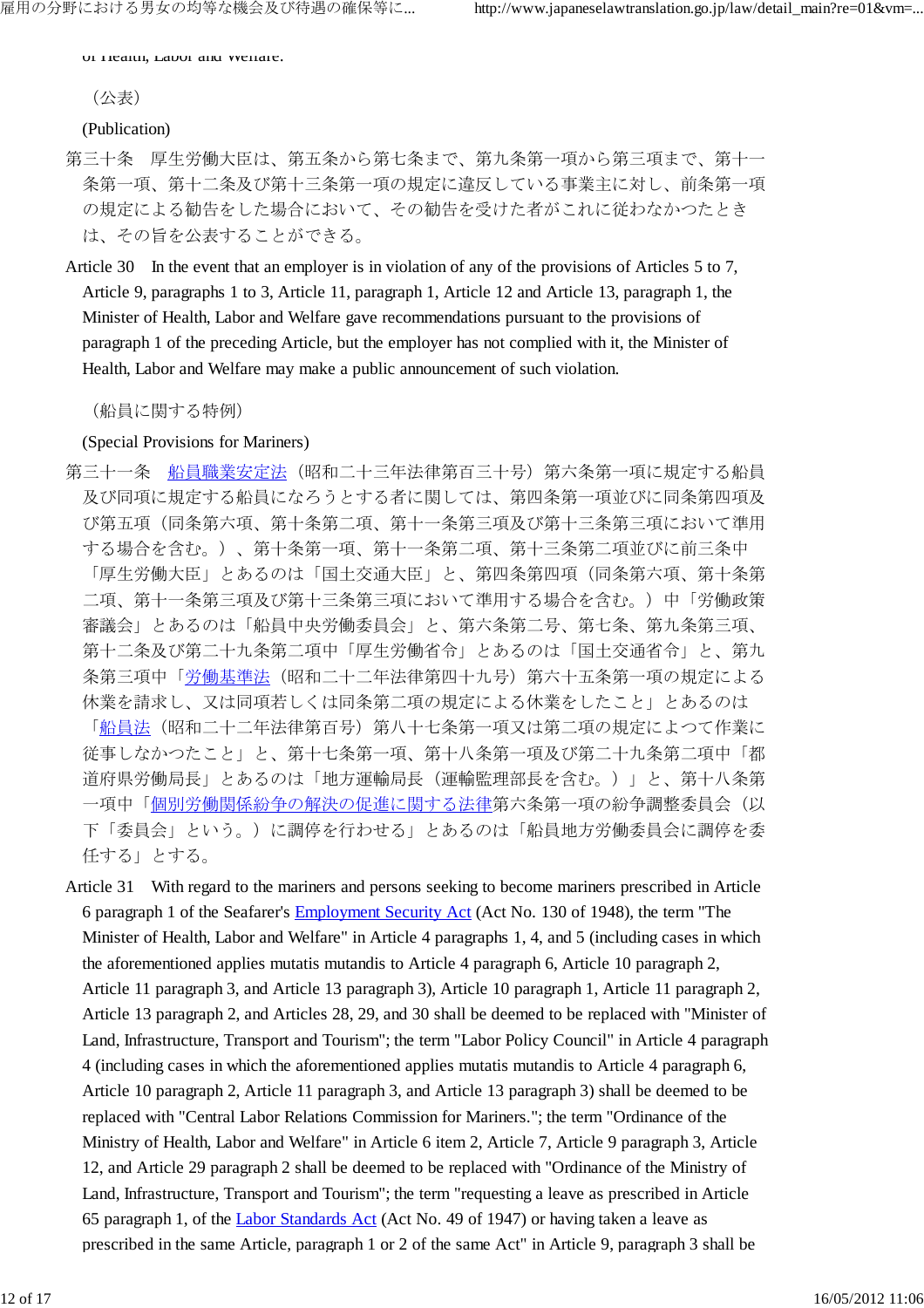deemed to be replaced with "having been absent from work as prescribed in Article 87 paragraph 1 or 2 of the Mariners' Act (Act No. 100 of 1947)"; the term "directors of Prefectural Labor Offices" in Article 17 paragraph 1, Article 18 paragraph 1, and Article 29 paragraph 2 shall be deemed to be replaced with "District Transport Bureau Chief (including Director of Marine Transport Control Department)"; the term "refer to the Disputes Adjustment Commission provided for in Article 6 paragraph 1 of the Act on Promoting the Resolution of Individual Labor Disputes (hereinafter referred to as "Commission") for conciliation" in Article 18 paragraph 1 shall be deemed to be replaced with "refer to the District Labor Relations Commission for Mariners for conciliation."

prescribed in the same Article, paragraph 1 or 2 of the same Act" in Article 9, paragraph 3 shall be

- 2 前項の規定により読み替えられた第十八条第一項の規定により委任を受けて船員地方労 働委員会が行う調停については、前章第二節の規定は、適用しない。
- (2) The provisions of Chapter III, Section II shall not apply to the Conciliation conducted by the District Labor Relations Commission for Mariners upon the referral provided for in the provisions of Article 18, paragraph 1 being replaced in accordance with the preceding paragraph.
- 3 前項の調停の事務は、公益委員のうちから当該船員地方労働委員会の会長が指名する三 人の委員で構成する合議体で取り扱う。この場合において、当該合議体は、関係当事者か らの申立てに基づき必要があると認めるときは、使用者委員及び労働者委員のうちから当 該船員地方労働委員会の会長が指名する委員から当該事件につき意見を聴くものとする。
- (3) Manegements for the Conciliation of matters set forth in the preceding paragraph shall be dealt with by the council composed of three members nominated from among public members by the chairperson of said District Labor Relations Commission for Mariners. In this case, said council, when it finds necessary based on the application of the parties concerned, shall hear the opinions on said case of the members who are nominated by the chairperson of said District Labor Relations Commission for Mariners from among the employer members and worker members.
- 4 第二十条及び第二十二条から第二十七条までの規定は、第二項の調停について準用す る。この場合において、第二十条、第二十二条、第二十三条及び第二十六条中「委員会」 とあるのは「船員地方労働委員会」と、第二十七条中「この節」とあるのは「第三十一条 第三項及び第四項」と、「調停」とあるのは「合議体及び調停」と、「厚生労働省令」と あるのは「船員中央労働委員会規則」と読み替えるものとする。
- (4) The provisions of Articles 20, 22 to 27 inclusive shall apply mutatis mutandis to the Conciliation referred to in paragraph 2. In this case, the term "Commission" in Articles 20, 22, 23, and 26 shall be deemed to be replaced with "District Labor Relations Commission for Mariners." The term "this section" in Article 27 shall be deemed to be replaced with "Article 31, paragraphs 3 and 4," the term "Conciliation" in the same Article with "the council and Conciliation" and the term "Ordinance of The Minister of Health, Labor and Welfare" in the same Article with "Rules of the District Labor Relations Commission for Mariners."

(適用除外)

## (Exclusion of Application)

第三十二条 第二章第一節及び第三節、前章、第二十九条並びに第三十条の規定は、国家公 務員及び地方公務員に、第二章第二節の規定は、一般職の国家公務員(特定独立行政法人 等の労働関係に関する法律(昭和二十三年法律第二百五十七号)第二条第四号の職員を除 く。)、裁判所職員臨時措置法(昭和二十六年法律第二百九十九号)の適用を受ける裁判 所職員、国会職員法(昭和二十二年法律第八十五号)の適用を受ける国会職員及び自衛隊 法(昭和二十九年法律第百六十五号)第二条第五項に規定する隊員に関しては適用しな い。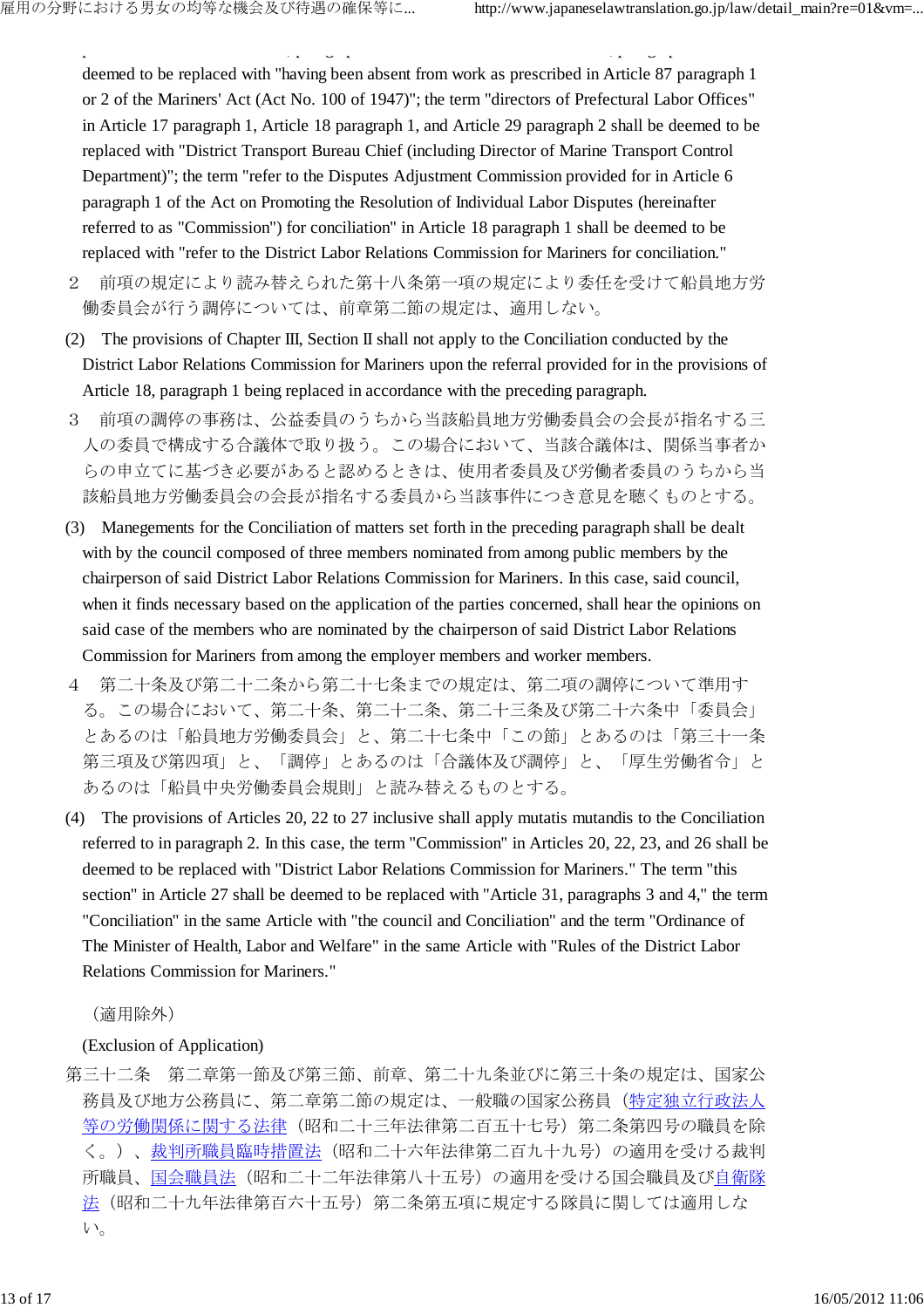Article 32 The provisions of Chapter II, Sections I and III, the preceding Chapter, Articles 29 and 30 shall not apply to members of the national and local public. The provisions of Chapter II, Section II shall not apply to national officer in the regular government service (except personnel referred to in Article 2, item 4 of the Public Corporation and National Enterprise Labor Relations Act (Act No. 257 of 1948), court officer who are subject to the Act on Temporary Measures concerning Court Officer (Act No. 299 of 1951), Diet officer who are subject to the National Diet Officer Act (Act No. 85 of 1947), and members prescribed in Article 2, paragraph 5 of the Self Defense Forces Act (Act No. 165 of 1954).

第五章 罰則

Chapter V Penal Provisions

- 第三十三条 第二十九条第一項の規定による報告をせず、又は虚偽の報告をした者は、二十 万円以下の過料に処する。
- Article 33 Any person who has not made a report required by Article 29, paragraph 1 or who has made a false report shall be liable to a civil fine of not more than 200,000 yen.

附 則 (抄)

Supplementary Provisions (Extract)

(施行期日)

(Effective Date)

- 第一条 この法律は、公布の日から施行する。
- Article 1 This Act shall come into force as from the date of its promulgation.

附 則 (平成十八年六月二一日法律第八二号) Supplementary Provisions (Act No. 82 of June 21, 2006)

(施行期日)

(Effective Date)

- 第一条 この法律は、平成十九年四月一日から施行する。ただし、附則第七条の規定は、社 会保険労務士法の一部を改正する法律(平成十七年法律第六十二号)中社会保険労務士法 (昭和四十三年法律第八十九号)第二条第一項第一号の四の改正規定の施行の日又はこの 法律の施行の日のいずれか遅い日から施行する。
- Article 1 This Act shall come into force as from April 1, 2007. However, the provisions of Article 7 of the Supplementary Provisions shall come into force as from either of the date of enforcement of revised provisions of Article 2, paragraph 1, item 1 (4) of the Public Consultant on Social and Labor Insurance Act (Act No. 89 of 1968) in the Act for Partial Revision of the Public Consultant on Social and Labor Insurance Act (Act No. 62 of 2005) or the enforcement date of this Act, which is later.

(紛争の解決の促進に関する特例に関する経過措置)

(Transitional Measures as to Special Provisions of Promotion of the Resolution of Disputes)

第二条 この法律の施行の際現に個別労働関係紛争の解決の促進に関する法律(平成十三年 法律第百十二号)第六条第一項の紛争調整委員会(以下「委員会」という。)に係属して いる同法第五条第一項のあっせんに係る紛争については、第一条の規定による改正後の雇 用の分野における男女の均等な機会及び待遇の確保等に関する法律(以下「新法」とい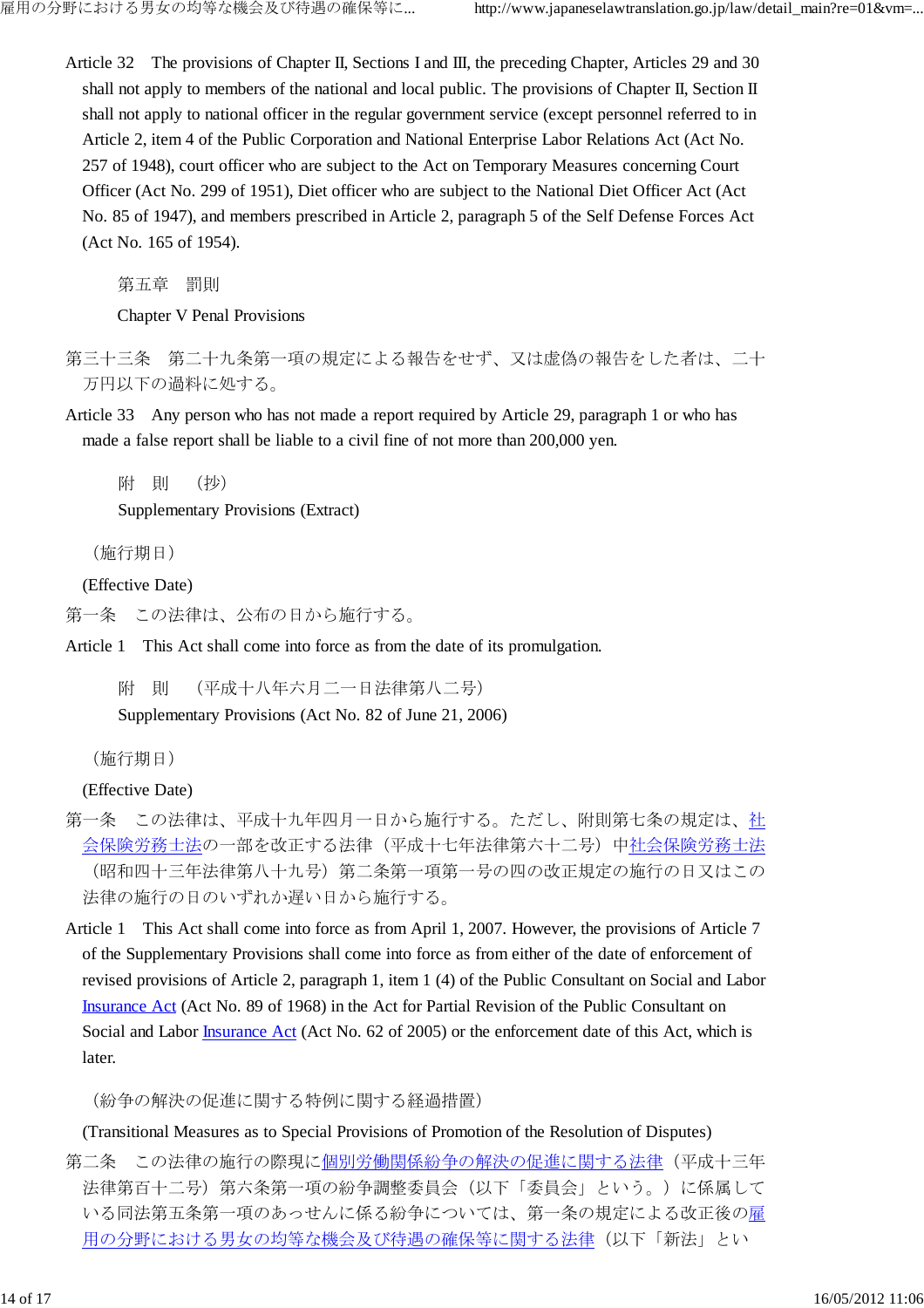う。)第十六条の規定にかかわらず、なお従前の例による。

Article 2 With regard to disputes under the conciliation prescribed in Article 5, paragraph 1 of the Act on Promoting the Resolution of Individual Labor Disputes (Act No. 112 of 2001) pending before the Disputes Adjustment Commission (hereinafter referred to as the "Commission") provided for in Article 6, paragraph 1 of the same Act already arisen upon enforcement of this Act, the provisions then in force remain applicable, notwithstanding the provisions of Article 16 of the Act on Securing, Etc. of Equal Opportunity and Treatment between Men and Women in Employment revised in accordance with the provisions of Article 1 (hereinafter referred to as "New Act").

(時効の中断に関する経過措置)

(Transitional Measures as to Interruption of Prescription)

- 第三条 この法律の施行の際現に委員会に係属している第一条の規定による改正前の雇用の 分野における男女の均等な機会及び待遇の確保等に関する法律第十四条第一項の調停に関 し当該調停の目的となっている請求についての新法第二十四条の規定の適用に関しては、 この法律の施行の時に、調停の申請がされたものとみなす。
- Article 3 With regard to application of the provisions of Article 24 of the New Act to any claim subject to the Conciliation as to Article 14, paragraph 1 of the Act on Securing, Etc. of Equal Opportunity and Treatment between Men and Women in Employment prior to the revision by this Act in accordance with the provisions of Article 1 pending before the Commission upon enforcement of this Act, the Conciliation shall be deemed as applied for when this Act comes into force.

(罰則に関する経過措置)

(Transitional Measures as to Penal Provisions)

第四条 この法律の施行前にした行為に対する罰則の適用については、なお従前の例によ る。

Article 4 With regard to the application of penal provisions to acts committed prior to the enforcement of this Act, the provisions then in force shall remain applicable.

(検討)

(Reviews)

- 第五条 政府は、この法律の施行後五年を経過した場合において、新法及び第二条の規定に よる改正後の労働基準法第六十四条の二の規定の施行の状況を勘案し、必要があると認め るときは、これらの規定について検討を加え、その結果に基づいて必要な措置を講ずるも のとする。
- Article 5 The Government shall, when five years have passed since the enforcement of this Act, consider the state of enforcement of the New Act and the provisions of Article 64-2 of the Labor Standards Act revised in accordance with the provisions of Article 2. Government shall, when it finds necessary, review these provisions and, based on such review, take necessary measures.

(船員職業安定法の一部改正)

(Partial Revision of the Seafarer's Employment Security Act)

第六条 船員職業安定法(昭和二十三年法律第百三十号)の一部を次のように改正する。

Article 6 The Mariners Employment Security Act (Act No. 130 of 1948) shall be partially revised as stated below.

第九十一条中「第三章」を「第九条第三項、第十一条第一項、第十二条及び第十三条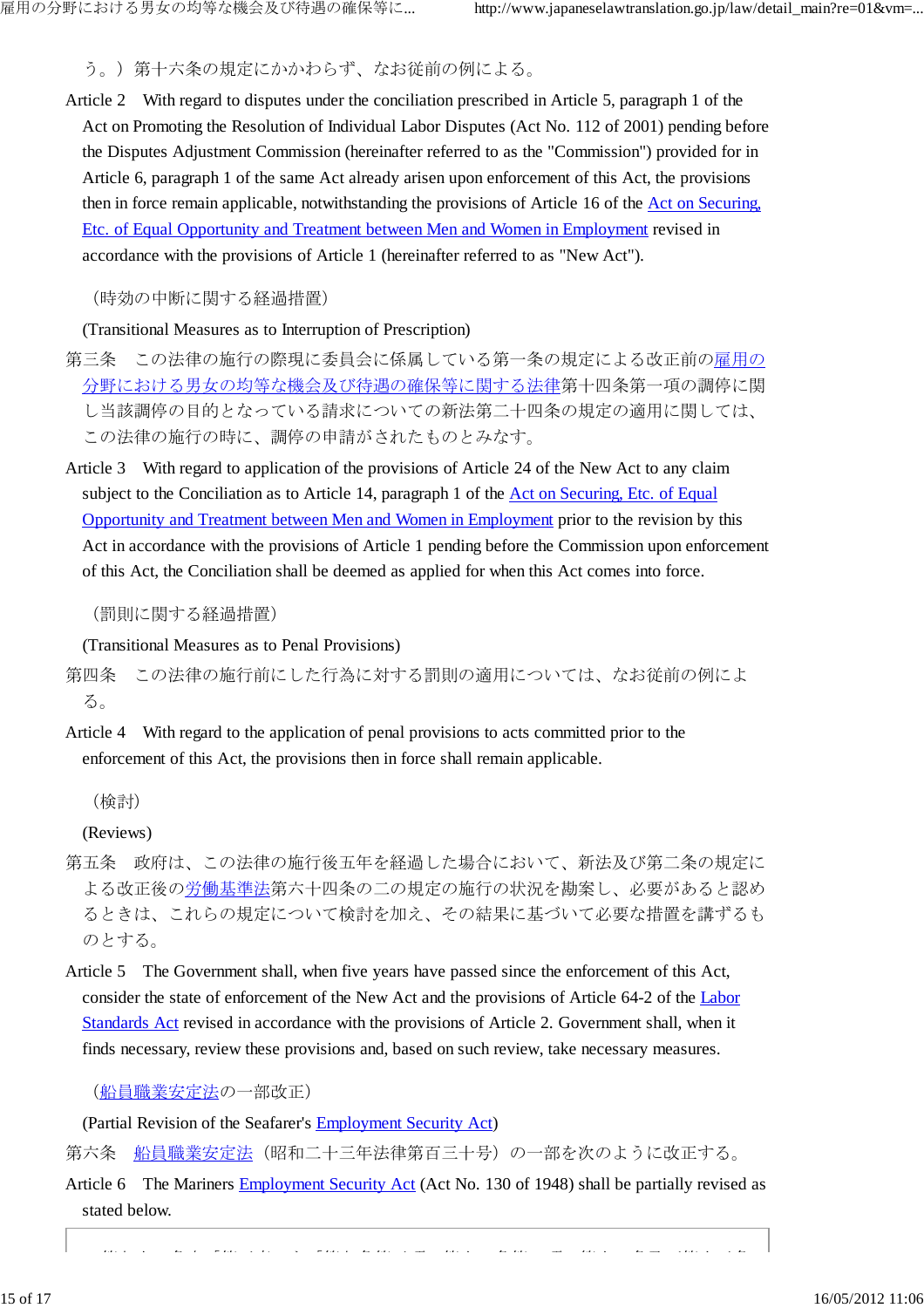第九十一条中「第三章」を「第九条第三項、第十一条第一項、第十二条及び第十三条 第一項」に、「第二十一条第一項」を「第十一条第一項」に改める。

"Chapter III" in Article 91 shall be revised to "Article 9, paragraph 3, Article 11, paragraph 1, Article 12 and Article 13, paragraph 1" and "Article 21, paragraph 1" shall be revised to "Article 11, paragraph 1."

第九十二条第五項中「第二十七条第一項」を「第三十一条第一項」に、「若しくは」 を「又は」に改める。

"Article 27, paragraph 1" in Article 92, paragraph 5 shall be revised to "Article 31, paragraph 1."

(社会保険労務士法の一部改正)

(Partial Revision of the Public Consultant on Social and Labor Insurance Act)

第七条 社会保険労務士法の一部を次のように改正する。

Article 7 The Public Consultant on Social and Labor Insurance Act shall be partially revised as stated below.

第二条第一項第一号の四中「第十四条第一項」を「第十八条第一項」に改める。

"Article 14, paragraph 1" in Article 2, paragraph 1, item 1 (4) shall be revised to "Article 18, paragraph 1."

(船員の雇用の促進に関する特別措置法の一部改正)

(Partial Revision of the Special Measures Act for Employment Promotion of Mariners)

第八条 船員の雇用の促進に関する特別措置法(昭和五十二年法律第九十六号)の一部を次 のように改正する。

Article 8 The Special Measures Act for Employment Promotion of Mariners (Act No.96 of 1977) shall be partially revised as stated below.

第十四条第六項中「第二十七条第一項」を「第三十一条第一項」に、「若しくは」を 「又は」に改める。

"Article 27, paragraph 1" in Article 14, paragraph 6 shall be revised to "Article 31, paragraph 1."

(労働者派遣事業の適正な運営の確保及び派遣労働者の就業条件の整備等に関する法律の 一部改正)

(Partial Revision of the Act for Securing the Proper Operation of Worker Dispatching Undertakings and Improved Working Conditions for Dispatched Workers)

- 第九条 労働者派遣事業の適正な運営の確保及び派遣労働者の就業条件の整備等に関する法 律(昭和六十年法律第八十八号)の一部を次のように改正する。
- Article 9 The Act for Securing the Proper Operation of Worker Dispatching Undertakings and Improved Working Conditions for Dispatched Workers (Act No. 88 of 1985) shall be partially revised as stated below.